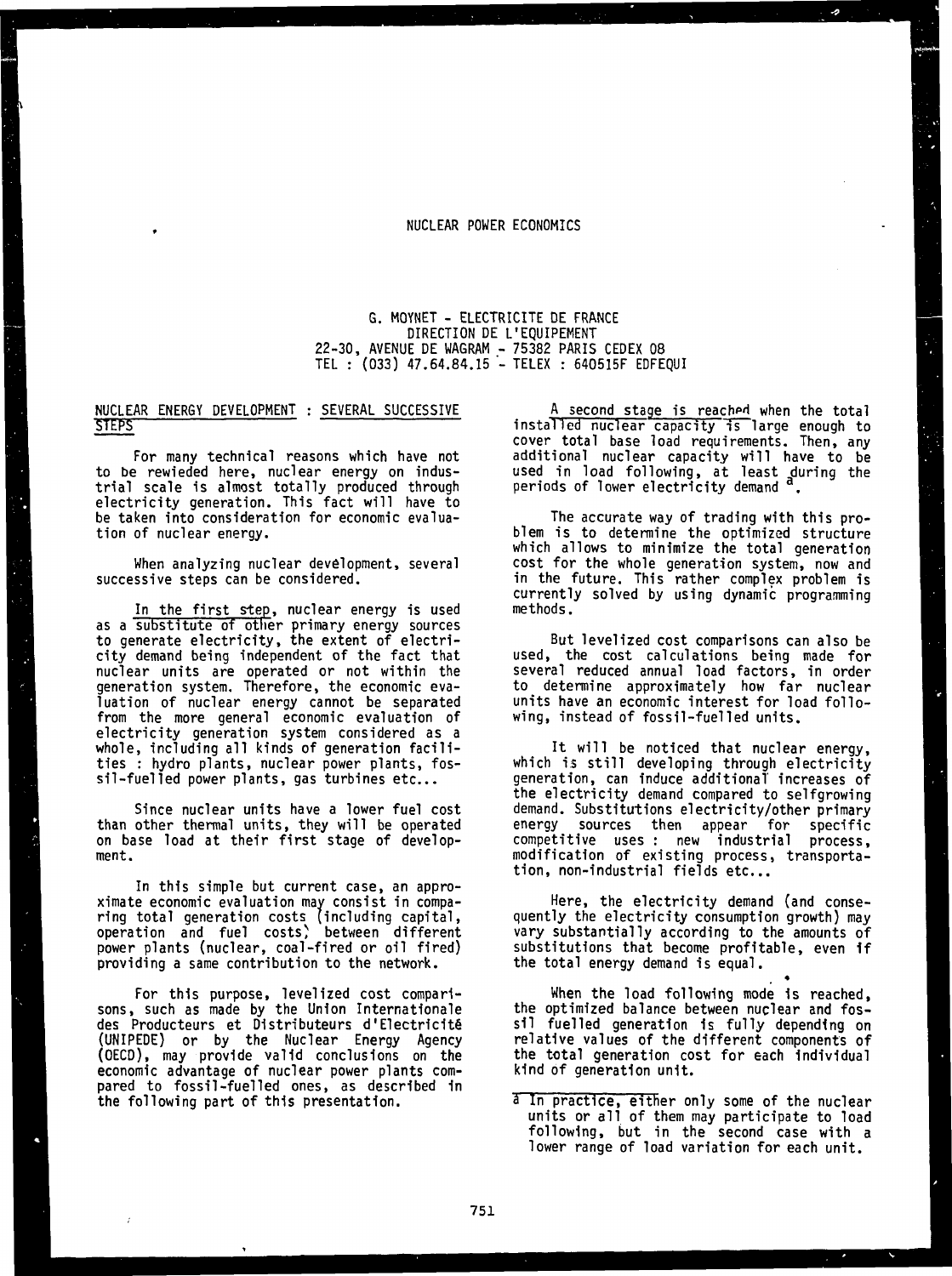THE WORLD NUCLEAR ENERGY PRODUCTION HAS RISEN AT A LARGE EXTENT DURING THE YEARS 1975–1986 BUT SITUATIONS ARE TYPICALLY DIFFERENT ACCORDING TO COUNTRIES AND AREAS

Table i shows the evolution of nuclear capacities and generations from 1975 to 1986 in the countriesand areas where nuclear energy is quite significant and for the world.

The total nuclear capacity has risen by more than three times in the world but large differences can be seen between countries and areas with multiplying factors varying from 1.7 (UK) to 15.2 (France).

Figure 1 shows the distribution of different kinds of reactor all over the world.

|                                                                                                                                                   | NUCLEAR CAPACITY AND GENERATION (Gross)<br>1975 - 1986 |                                                                            |                                                                                    |                                                |                                                                                                   |                                                                                                              |  |
|---------------------------------------------------------------------------------------------------------------------------------------------------|--------------------------------------------------------|----------------------------------------------------------------------------|------------------------------------------------------------------------------------|------------------------------------------------|---------------------------------------------------------------------------------------------------|--------------------------------------------------------------------------------------------------------------|--|
|                                                                                                                                                   | 1975 (end)                                             |                                                                            |                                                                                    | 1986 (end)                                     |                                                                                                   |                                                                                                              |  |
|                                                                                                                                                   | Number of<br>reactors                                  | Capacity<br>GW                                                             | Generation:<br>TWh                                                                 | Number of<br>reactors                          | Capacity<br>GW.                                                                                   | Generation<br>TWh                                                                                            |  |
| USA<br>! FRANCE<br>! USSR<br>! JAPAN<br>! FRG<br>! UK<br>! CANADA<br>SWEDEN<br>SPAIN<br>! BELGIUM<br>TAIWAN, CHINA<br>REP.OF KOREA<br>SWITZERLAND | 58<br>10<br>23<br>12<br>9<br>32                        | 40.3<br>3.1<br>5.5<br>6.6<br>3.5<br>7.7<br>2,7<br>3.3<br>1.1<br>1.8<br>1,1 | 182.0<br>18.3<br>n.a.<br>21.7<br>21.9<br>30.9<br>13.4<br>12.0<br>7.5<br>6,8<br>7.7 | 103<br>49<br>51*<br>33<br>17<br>38<br>17<br>12 | 93.0<br>47.2<br>$30.2*$<br>24.7<br>18.3<br>12.9<br>11.8<br>9.9<br>5.8<br>5.7<br>5.1<br>4.8<br>3.1 | 433.5<br>254.2<br>$167.0*$<br>164.8<br>117.4<br>59.1<br>74.5<br>69.9<br>37.5<br>38.6<br>26.9<br>26.1<br>22.5 |  |
| .<br>WORLD(TOTAL)                                                                                                                                 | 182                                                    | 81                                                                         | 335                                                                                | $381*$                                         | $272+$                                                                                            | 1479*                                                                                                        |  |

**TABLE 1**

**1985 figures**

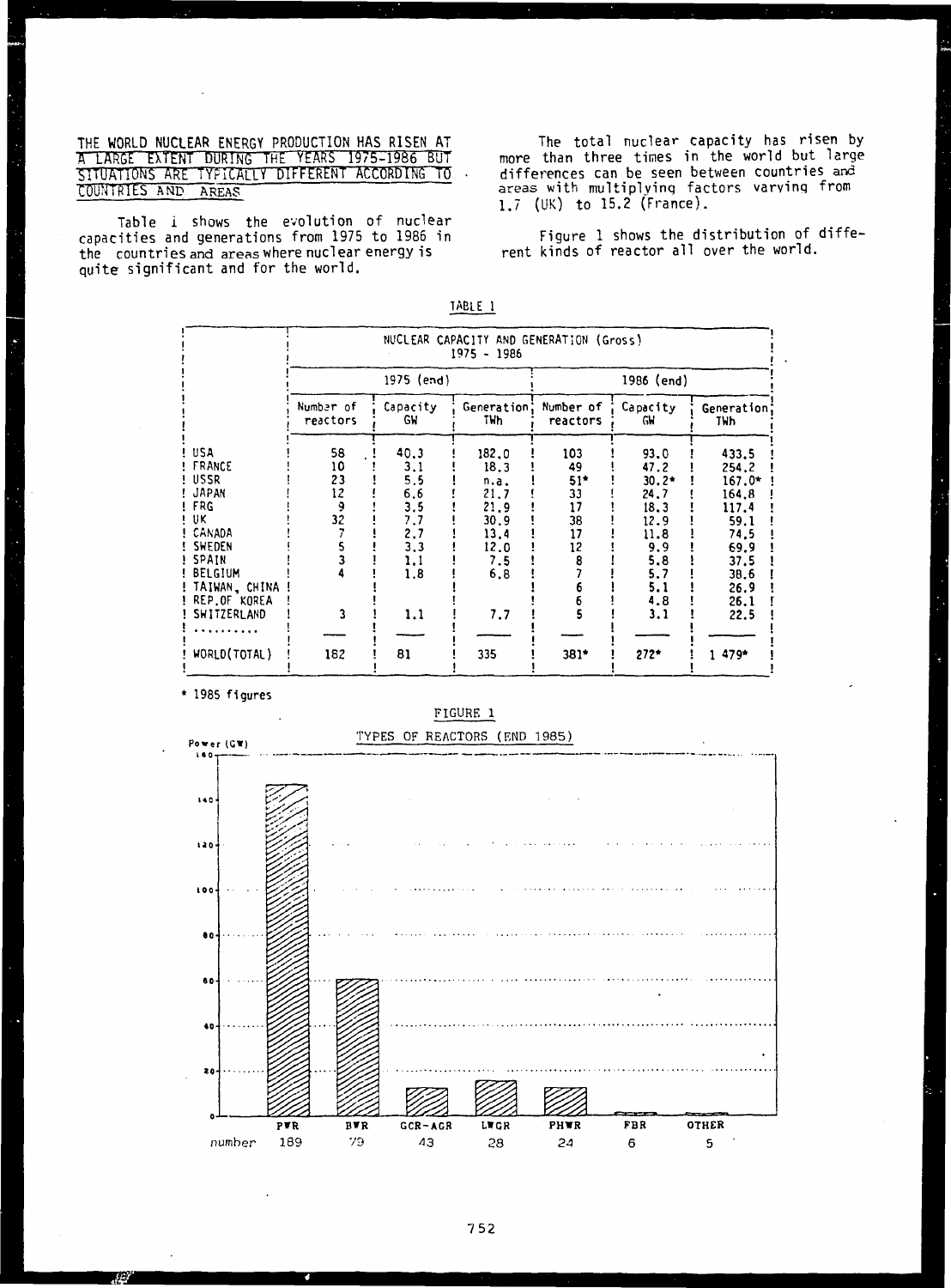If we consider the nuclear share in the total electricity generation in 1985 (Figure 2), we can separate different groups of countries and areas.

For the two first groups, nuclear generation has already or nearly reached the load following mode (at least during the periods of lower electricity demand).

For the countries and areas belonging to the third group,nuclear units are only operated on base load. For some countries and areas, base load generation is covered by nuclear at a large extent but for many others nuclear generation covers only a small percentage of total.

Those differences in nuclear contribution between countries and areas are not supposed to dwindle in the next ten of fifteen years.



# 753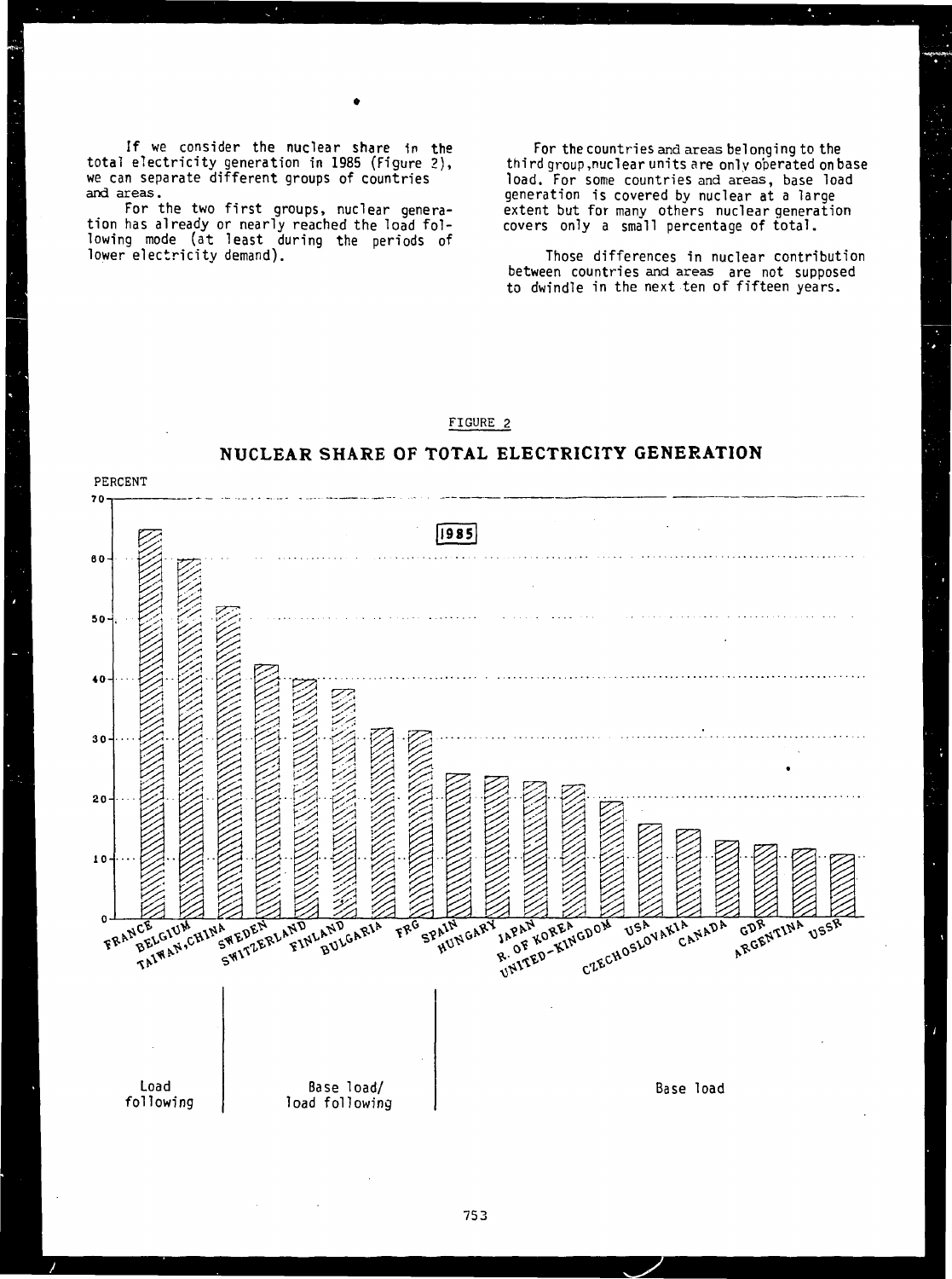## **A CLEAR ECONOMIC ADVANTAGE FOR NUCLEAR POWER FLANTS TO BE COMMITED IN THE MID 1990s**

**Figures and conclusions below refer to results that were obtained by UNIPEDE and NEA - OECD for projected generating costs of nuclear and coal-fired power plants to be commissioned in 1995, in sixteen various countries and areas.**

## **Levelized generating costs - Ranges of values**

**This is shown in Table 2, which is based upon a reference case of a 5 { real term discount rate, 25 year life, levelized load factor of 72 %.**

**The total levelized costs for both nuclear and coal generation varied by over a factor of two from low to high in the studies. The major nuclear cost component, investment cost, showed a variation of over a factor of three, while the major component for coal-fired stations, the fuel cost, varied by over a factor of six.**

| TABLE 2<br>RANGE OF LEVELIZED COST DATA                                                                                 |                                   |                          |  |  |  |  |
|-------------------------------------------------------------------------------------------------------------------------|-----------------------------------|--------------------------|--|--|--|--|
| (Jan 1984 US mills/kWh)                                                                                                 |                                   |                          |  |  |  |  |
|                                                                                                                         | Coal-Fired                        |                          |  |  |  |  |
| INVESTMENT                                                                                                              | $9.5 - 32.0$                      | $6.7 - 14.2$             |  |  |  |  |
| OPERATING AND<br><b>MAINTENANCE</b>                                                                                     |                                   | $1.6 - 7.7$ $2.1 - 10.6$ |  |  |  |  |
| <b>FUEL</b>                                                                                                             | $5.5 - 10.1$                      | $6.7 - 41.3$             |  |  |  |  |
|                                                                                                                         | TOTAL $20.3 - 43.6$ $21.8 - 54.7$ |                          |  |  |  |  |
| Light Water Reactor (LWR) data reported<br>from 13 countries and areas; coal based<br>data from 14 countries and areas. |                                   |                          |  |  |  |  |

**An alternative comparison is shown in Table 3. It compares the cost distribution as a percentage of the total levelized cost for the reporting countries<sup>b</sup>and areas. There is greater uniformity here since several of. the factors which vary between countries and areas affect both coal and nuclear generating costs.**

| TABLE 3                             |             |            |  |  |  |  |
|-------------------------------------|-------------|------------|--|--|--|--|
| DISTRIBUTION OF LEVELIZED COSTS (%) |             |            |  |  |  |  |
|                                     | <b>LWRs</b> | Coal-Fired |  |  |  |  |
| INVESTMENT                          | $46 - 73$   | $14 - 42$  |  |  |  |  |
| OPERATING AND<br>MAINTENANCE        | $11 - 19$   | $5 - 21$   |  |  |  |  |
| FUEL                                | $16 - 35$   | $47 - 76$  |  |  |  |  |
| TOTAL                               | $100 \t{x}$ | 100 %      |  |  |  |  |

**One fact which stands out from this table is that the investment percentage for nuclear is almost identical to the fuel percentage"'for coal, and vice versa. This means, of/course, that once the plants are built the/cost of** electricity from nuclear plants-is much less **' »nsitive to future price variations than that irom coal-fired plants. This is the basis for the frequent claim that nuclear generating costs are relatively inflation proof.**

**Another point that should be made, which is not directly shown on the tables, is that in over a quarter of the countries or regions reporting, the cost of fuelling coal-fired plants exceeded the total nuclear generating costs. In these cases it would appear to be economically justifiable to replace unamortised base load coal-fired plants with new nuclear plants.**

b **Western Canada was left out of this comparison since it has a uniquely low coal cost which gives it a cost distribution well outside the range for other regions.**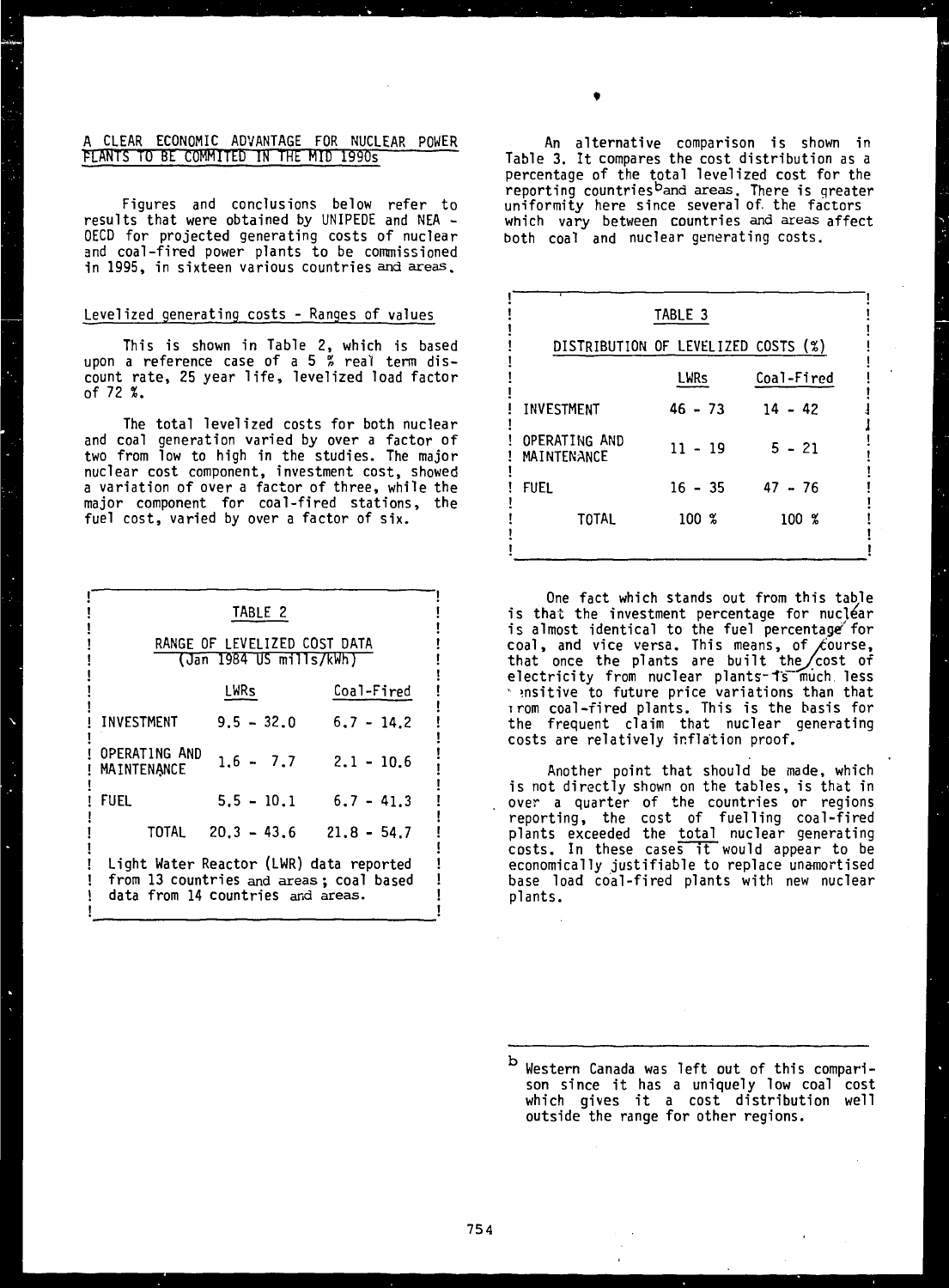### **Relative competitiveness of nuclear/coal-fired power plants**

**The main point of the studies was to examine whether nuclear generation will be competitive with coal-fired generation for plants committed about now. One way of examining that question is shown on Figure 3.**

**It illustrates the distribution of the levelized cost data supplies on 19 nuclear cases and 21 coal-fired c^es. It shows that the coal costs tend to be higher than nuclear costs, though there is some overlap.**



**DISTRIBUTION OF PROJECTED NUCLEAR. AND COAL-FIRED GENERATING COSTS**

**FIGURE 3**

**Range of Levelised Generating Costs (1984 US mills /kWh)**

**More important than this overall impression are comparisons of nuclear/coal-fired costs in individual countries or regions which are shown in Figure 4. It should be noted that these figures are not dependent on exchange rates, the cost comparison being made within each country or area.**

**For the Federal Republic of Germany, the range of ratio covers domestic and foreign coal.**

**The United Kingdom data consider the cost from a first PWR unit and for later similar repetitive units.**

**But the main conclusion for European countries is a clear advantage of nuclear power plants compared to coal-fired ones.**

**Canada shows significant regional variations in that the data for Central Canada is based upon Candu medium-sized (880 MWe) multiunit stations with many common facilities. In Eastern and Western, smaller (635 MWe) single or two unit stations were considered with total levelized costs over 50 % higher than for the Central Canada plants.**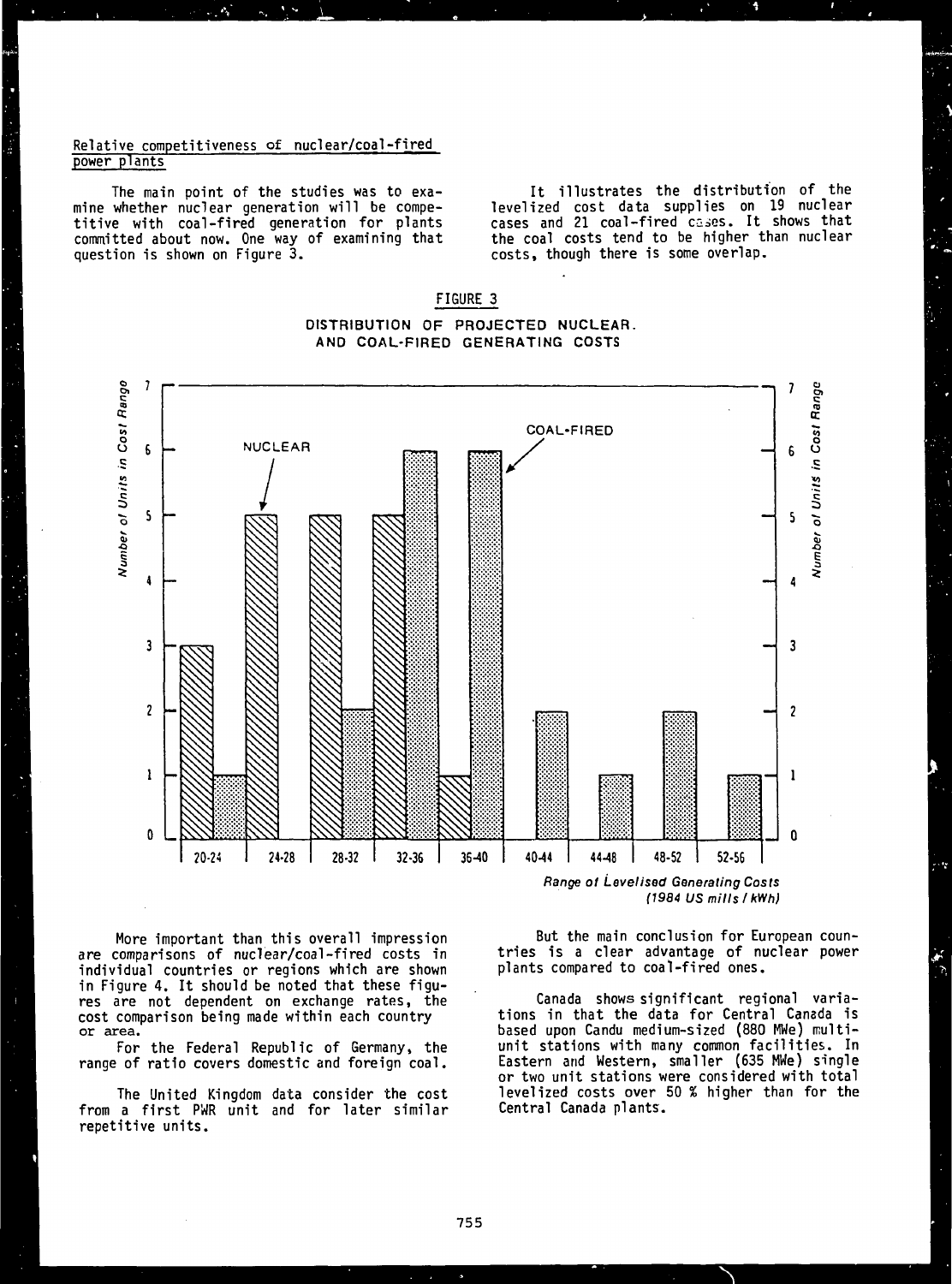



**Canadian coal costs also vary significantly, with Western Canada having the advantage of coal cost less than 30 % of the average for other regions. It is the only region identified within OECD where nuclear is unlikely to be competitive in the time frame considered in the study.**

**United States numbers warrant some special comments. The nuclear cost data provided by the United States for the reference cases were approximately the same for the three regions considered ; the differences in the margins were due almost entirely to differences in coal costs. However, the capital costs of the nuclear stations were based not on what might reasonably be expected for a new station committed now, but rather on experience with stations which were ordered in the early 1970s and are now coming into operation.**

**many US plants during this era are well known. It would seem a reasonable assumption that new nuclear units will not be ordered in the United States unless their prospective owners can be confident that similar problems and delays can be avoided.**

**On reviewing this situation, the United States calculated, for the 1985 study, nuclear costs for a new plant of the same basic design but based on achieving schedule and cost improvements equivalent to the best experience actually achieved in construction of some recent US plants. Although the data were provided for only the Central Region, they can be extrapolated to the other United States regions as well. The results, shown in Figure 4, indicate that new nuclear units could be competitive in all US regions considered, and that in the high-coal-cost Eastern Region, the nuclear cost advantage would be considerable .**

c **dash-lined values of the US ratio refer to high capital costs of 1970's committed units with experienced difficulties and delays, as previously said.**